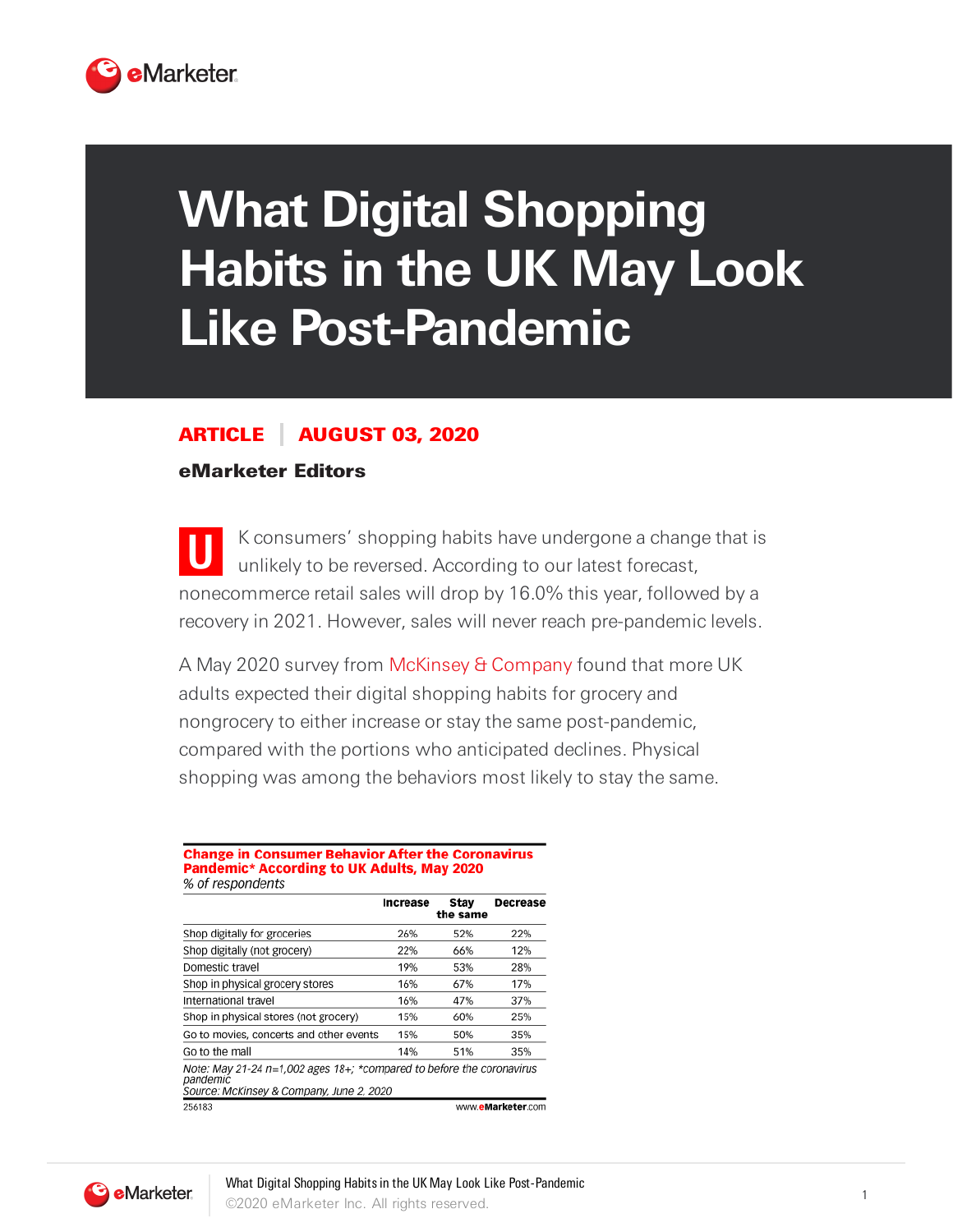"In terms of these habits across age groups, the patterns we've seen during lockdown look set to extend longer term," said Bill Fisher, eMarketer senior analyst at Insider Intelligence and author of our new report, "UK Digital Trends by Generation 2020."

"Everyone is likely to shop more digitally," he said. "But large proportions of older consumers are looking forward to things returning to how they were."

According to Amy Jackson, business director at digital marketing performance firm Incubeta, "The high street will bounce back to some degree, though not as it was pre-COVID-19. I think people will start to go back to an environment where you've got shopping, hospitality and cinemas. This still trends toward younger demographics but will definitely pick up in older groups, too. They don't necessarily go onto the high street to purchase. The experience is why they're going. It's that human element that people have been missing out on this year. It's going to have a massive impact next year."

Some 42% of UK digital buyers said they expect to shop more digitally post-pandemic vs. just 6% who expected to shop more in-store, per a May 2020 [ChannelAdvisor](http://www.channeladvisor.com/) study. However, there was a clear generational split that made up that average.

The 18-to-45 age groups were more likely to shift habits online, with those 26 to 35 most likely to do so (59%). The 56-and-older cohorts were least likely to increase digital shopping ( 31%), with twice as many indicating that "nothing will change." Notably, though, the youngest cohort was most likely to shop more in-store in the future.